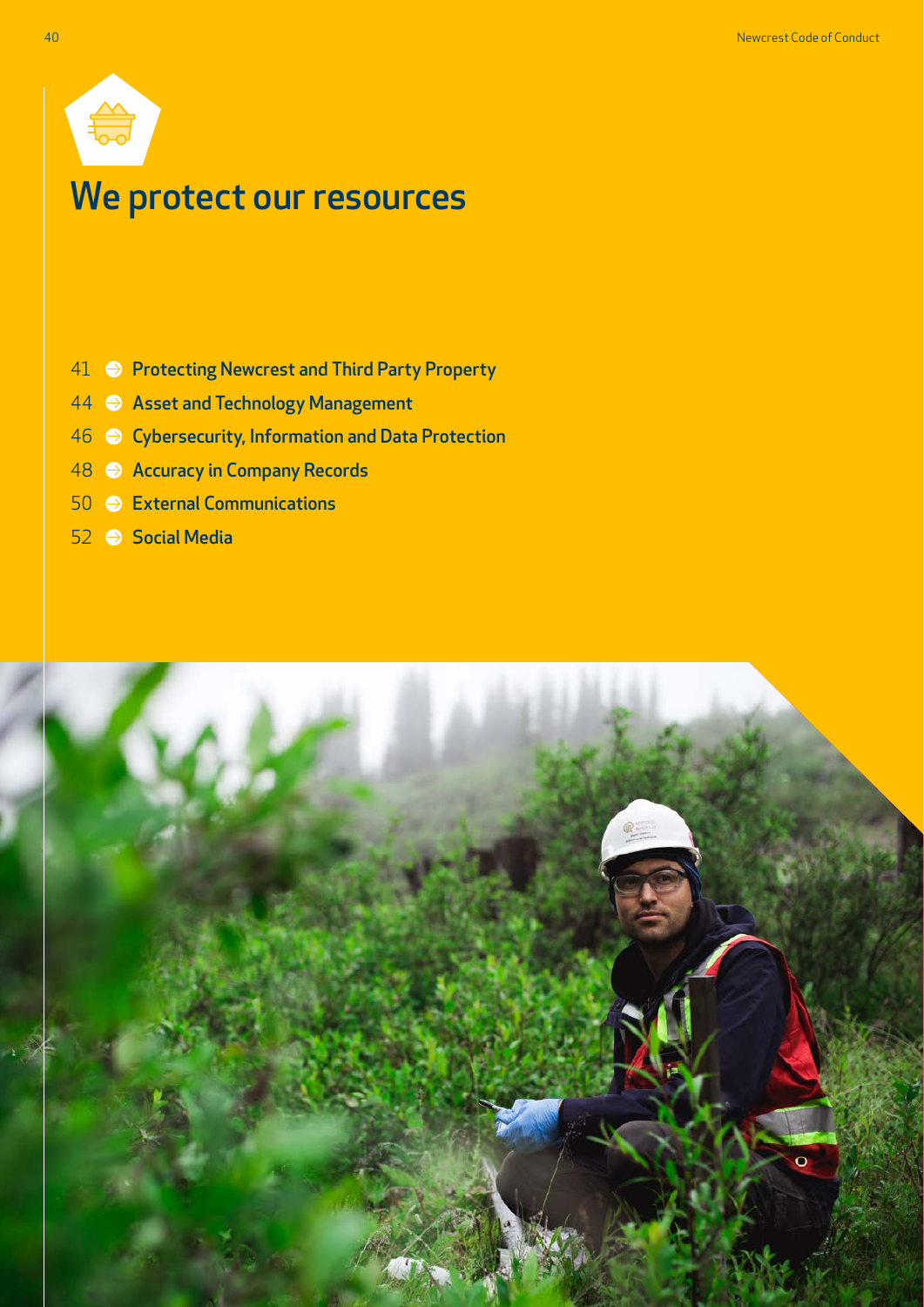## <span id="page-1-0"></span>Protecting Newcrest and Third Party Property

We are committed to protecting Newcrest confidential information and property at all times and making sure that we only use it for the benefit of the company.

Newcrest property includes physical property such as facilities, equipment, vehicles, computers and information technology systems. It also includes financial assets such as money and non-physical property such as intellectual property and confidential information.

Intellectual property includes patentable inventions, registered designs, copyright works and trademarks. Confidential information includes commercially sensitive information, business information and data, trade secrets, confidential operating procedures and know-how. Intellectual property and confidential information are found across our business. It's in operational processes, specifications, plans, drawings, financial data, equipment, software, branding and written documentation.

Intellectual property and confidential information are strategic and valuable assets. Their value can be lost if not managed correctly. Risks include sharing or using it in the wrong way, incorrect contractual wording and a failure to seek proper safeguards.

We are committed to complying with applicable laws in relation to intellectual property. We also respect the intellectual property rights and confidential information of third parties. Using intellectual property and confidential information of third parties in the wrong way can result in disputes. It can also damage Newcrest's reputation.

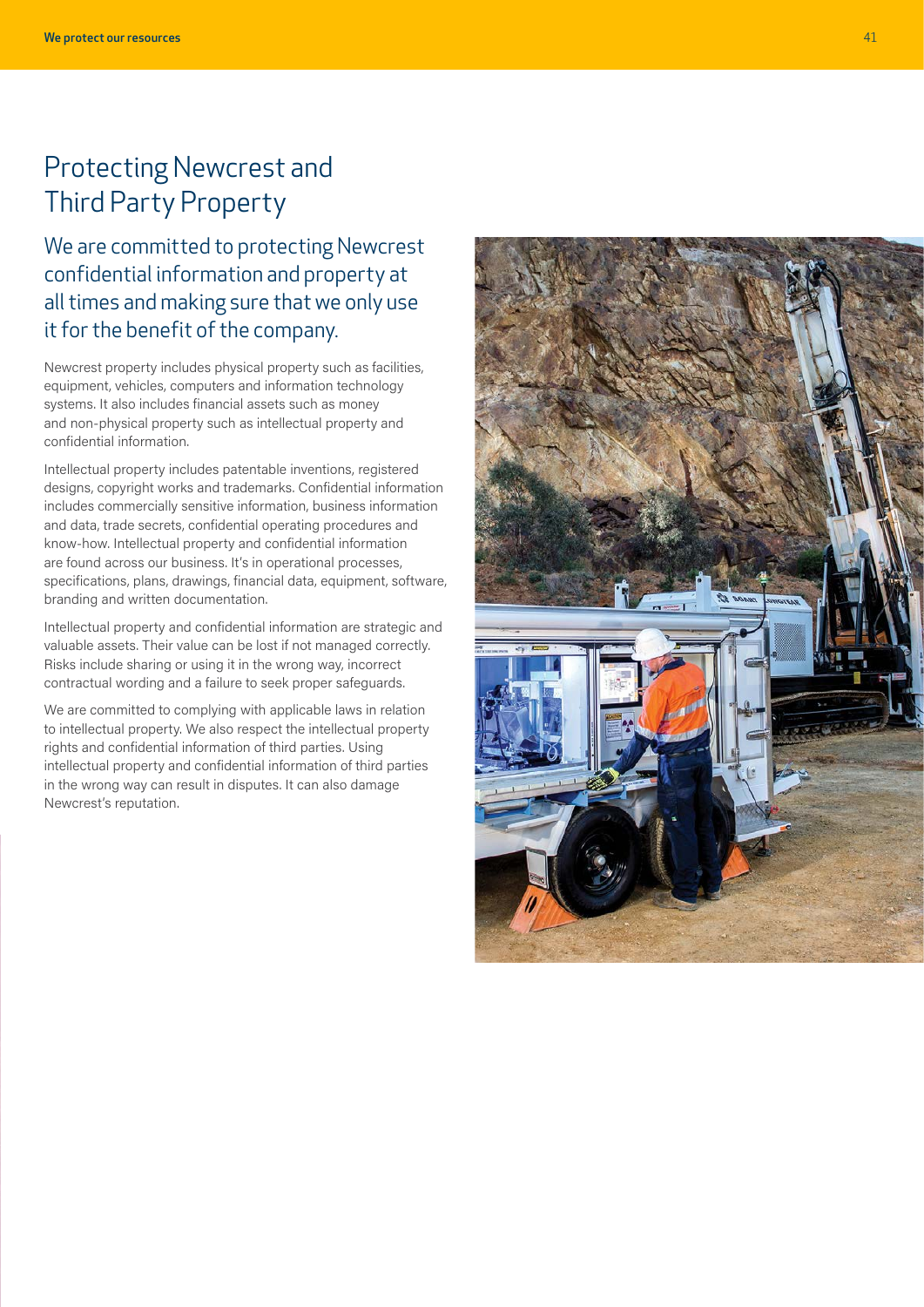### Our expectations of our people

Everyone at Newcrest must protect Newcrest property against damage, loss, theft or unauthorised access. It is expected that you:

- Only use Newcrest property when it's required by our work and to benefit the Company.
- Always follow our policies and procedures.
- Do not change, destroy, throw away or take Newcrest property without the right approval.
- Do not share Newcrest's intellectual property or confidential information without the right approval.
- Set up confidentiality agreements or make sure that third parties have agreed to confidentiality in writing before you share intellectual property and confidential information.
- Return all Newcrest property at the end of your employment.

It is also expected that you respect the intellectual property and confidential information of third parties such as our suppliers and competitors. Only use and share the intellectual property and confidential information of third parties as allowed by confidentiality agreements and third-party licensing terms.

#### If you're unsure, talk to your line manager or the Legal Team. Tell your line manager or consult with Legal if you:

- Suspect fraud, theft or wrongful use of Newcrest property.
- Suspect or become aware of the wrongful use of third-party intellectual property or confidential information.
- Think intellectual property could or has been created out of a project or work with third parties. Legal can make sure that Newcrest has the right contract terms and other safeguards in place.

#### Learn more

- **[Intellectual Property Strategy](https://newcrestmining.sharepoint.com/teams/IntellectualProperty/Shared%20Documents/Forms/AllItems.aspx?id=%2Fteams%2FIntellectualProperty%2FShared%20Documents%2FIP%20Framework%20Strategy%2FNewcrest%20IP%20Strategy%2Epdf&parent=%2Fteams%2FIntellectualProperty%2FShared%20Documents%2FIP%20Framework%20Strategy )**
- **Information Technology and Data [Management Policy](https://newcrestmining.sharepoint.com/sites/portal/Documents/IT/Information%20Technology%20and%20Data%20Management%20Policy.pdf)**

### Who to contact for help

Your line manager Legal Team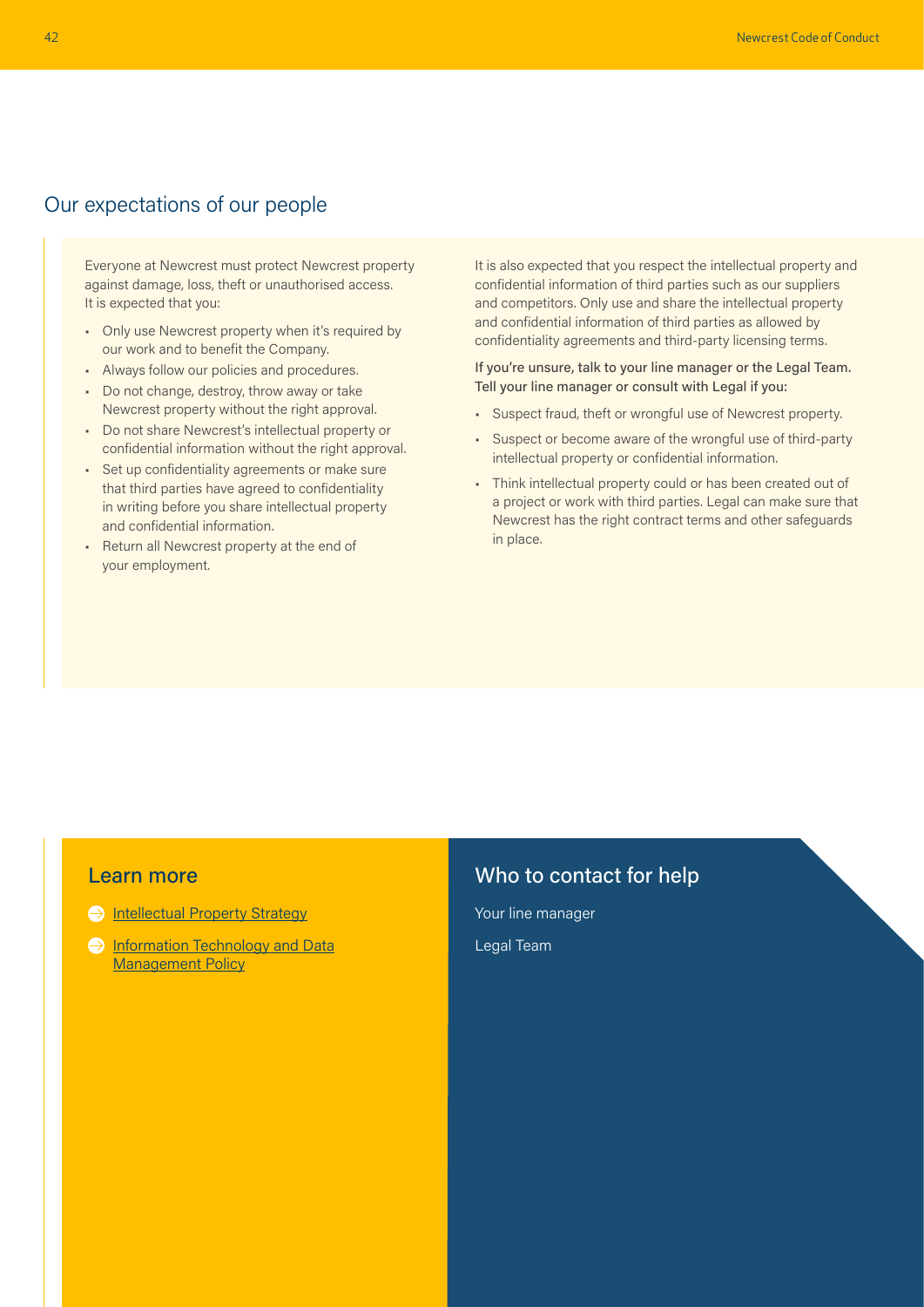| Scenario                                                                                                                                                         | Response                                                                                                                                                                                                                                                                                                                                                                                         |
|------------------------------------------------------------------------------------------------------------------------------------------------------------------|--------------------------------------------------------------------------------------------------------------------------------------------------------------------------------------------------------------------------------------------------------------------------------------------------------------------------------------------------------------------------------------------------|
|                                                                                                                                                                  |                                                                                                                                                                                                                                                                                                                                                                                                  |
| At work I invented a device that's helping our team to be<br>more efficient. I think it could also help other companies.<br>Who owns this intellectual property? | As set out in your employment contract, all intellectual<br>property created while you are working for Newcrest<br>belongs to Newcrest.<br>This means that you cannot use it for non-Newcrest<br>purposes without first obtaining permission to do so<br>from Newcrest.                                                                                                                          |
| I'm finishing up my work at Newcrest. There are a few things<br>from my work that I'd like to keep.<br>What can I keep and what must I leave at Newcrest?        | When you finish up at Newcrest, you must return all<br>Newcrest property.<br>This includes returning books, access cards, notebooks,<br>software, computers, credit cards, keys, mobile phones,<br>security passes and vehicles.<br>You also need to return documents that include confidential<br>information or relate to the business of Newcrest or any<br>customer or supplier of Newcrest. |



Set up confidentiality agreements with third parties before starting negotiations or sharing Newcrest's intellectual property or confidential information.

Respect intellectual property and confidential information of third-parties by complying with third-party confidentiality agreements and licence terms.

Only use Newcrest property when required for your work and for Newcrest's benefit.



Misuse Newcrest property for our own private benefit.

Change, destroy, throw away or take Newcrest property without the right approval.

Share Newcrest's intellectual property and confidential information without the right approval and a confidentiality agreement in place.

Let third parties use Newcrest's trademarks and logos without the right approval.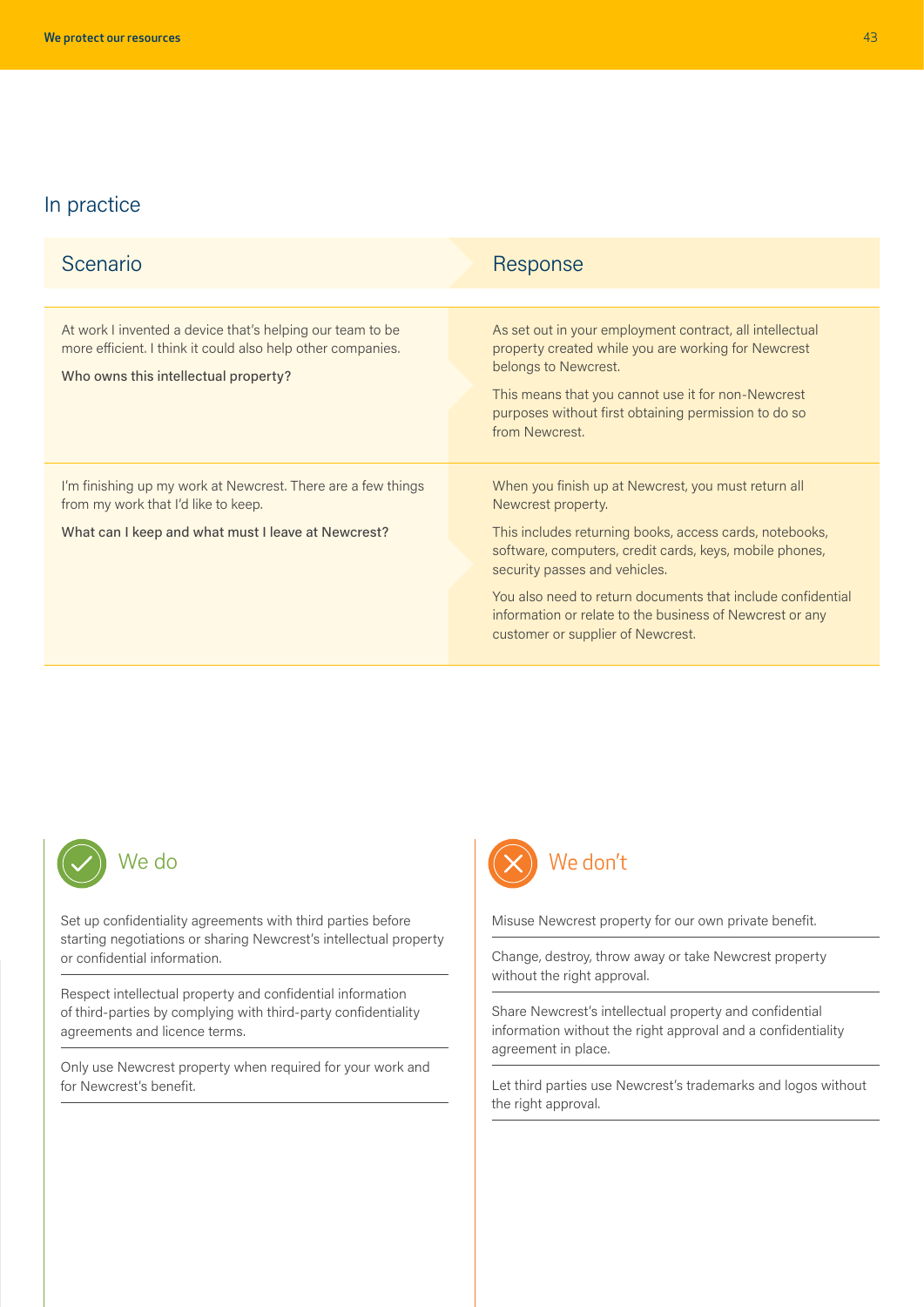## <span id="page-4-0"></span>Asset and Technology Management

Assets include physical and non-physical property, such as equipment, inventory, technology, intellectual property, company information and data.

We take care of our assets by doing the right operational, technical and maintenance work at the right time. Asset and Technology management also includes using the right plant and equipment, tools, parts, skilled workforce, applications, networks and systems as set out in our standards, so we work safely and maximise value.

We protect our assets throughout their lifecycle, from design through to disposal and strive to optimise their reliability across the production value chain. Robust information security is a primary consideration when designing, implementing, and using our assets and technology.

This approach helps us to meet our safety, environmental, operational, and financial goals and reduce risks and costs.

#### Our expectations of our people

We all have an obligation to safeguard our assets and to use them appropriately. We never knowingly misuse or cause damage to our assets.

Our responsibility to safeguard our assets also includes preventing and detecting fraud.

#### Learn more

- **[Asset Management Diagnostic Guideline](https://newcrestmining.sharepoint.com/teams/LihirReliabilityEngineering/Documents/Training/Asset%20Management/Asset%20Management%20Diagnostic%20Guideline.pdf?OR=Teams-HL&CT=1652253862605¶ms=eyJBcHBOYW1lIjoiVGVhbXMtRGVza3RvcCIsIkFwcFZlcnNpb24iOiIyNy8yMjA0MDExMTQwOSJ9#search=asset%20management%20guideline)**
- Asset Management Standard
- **Information Technology and Data** [Management Policy](https://newcrestmining.sharepoint.com/sites/portal/Documents/IT/Information%20Technology%20and%20Data%20Management%20Policy.pdf)
- $\ominus$  [Keeping Important Company Information](https://newcrestmining.sharepoint.com/sites/portal/Documents/Legal%20Risk%20&%20Compliance/Keeping%20Important%20Company%20Information%20Confidential%20Guideline.pdf) [Confidential Guideline](https://newcrestmining.sharepoint.com/sites/portal/Documents/Legal%20Risk%20&%20Compliance/Keeping%20Important%20Company%20Information%20Confidential%20Guideline.pdf)
- [Security Policy](https://www.newcrest.com/sites/default/files/2019-10/1306_Newcrest%20Security%20Policy.pdf)
- **[Information Technology Usage](https://newcrestmining.sharepoint.com/sites/portal/Documents/IT/Information%20Technology%20Usage%20Acceptance%20(Form).pdf#search=Information%20Technology%20Usage%20Acceptance%20Form)** [Acceptance Form](https://newcrestmining.sharepoint.com/sites/portal/Documents/IT/Information%20Technology%20Usage%20Acceptance%20(Form).pdf#search=Information%20Technology%20Usage%20Acceptance%20Form)

#### Who to contact for help

Your line manager Site IT Superintendent Cybersecurity Advisor Group Manager, Security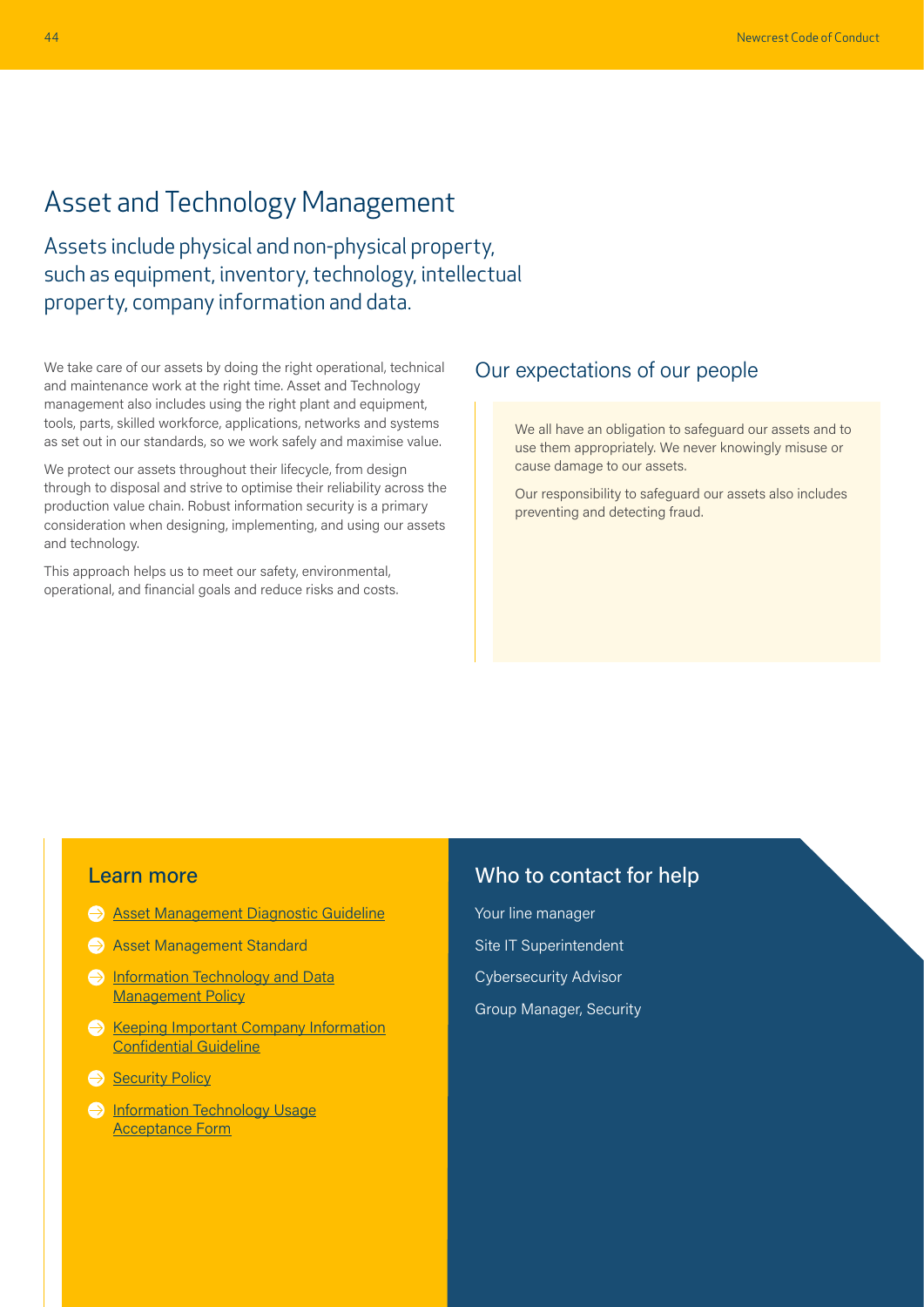| Scenario                                                                                                                                                                                                                                                                                                                       | Response                                                                                                                                                                                                                                                                                                                                                         |
|--------------------------------------------------------------------------------------------------------------------------------------------------------------------------------------------------------------------------------------------------------------------------------------------------------------------------------|------------------------------------------------------------------------------------------------------------------------------------------------------------------------------------------------------------------------------------------------------------------------------------------------------------------------------------------------------------------|
|                                                                                                                                                                                                                                                                                                                                |                                                                                                                                                                                                                                                                                                                                                                  |
| There's software that I want to help me do my work.<br>Can I download and install the software onto my<br>Newcrest device?                                                                                                                                                                                                     | No. Only authorised and approved software is allowed<br>on your Newcrest device. Installing unapproved software<br>could put your device at risk of viruses or other malicious<br>cyber vulnerabilities. If you require other software, ask the<br>IT Service Desk. Remember, it is your job to keep your<br>Newcrest provided devices safe.                     |
| My manager has a personal business. He uses Newcrest's<br>assets for his business including Newcrest meeting rooms<br>to meet with his customers and sends personal parcels on<br>Newcrest's courier account. He also asks me to do small<br>tasks for his business during work time.<br>Is this acceptable? What should I do? | Newcrest's assets should only be used for Newcrest work.<br>You shouldn't do or be asked to do work for an unrelated<br>business during Newcrest work time.<br>Using Newcrest assets for a non-Newcrest matter may<br>amount to theft/fraud.<br>Seek guidance from your local People Team, Ethics &<br>Compliance Champion or report via the Speak Out channels. |



Use Newcrest assets for company purposes only.

Report any theft, misuse, loss, or fraud of our assets. We report the loss (such as a lost laptop) or theft of Newcrest information to our line manager immediately.

Keep devices containing information that relates to Newcrest in a secure location.

Use work resources in the way that they're intended to be used.



Use Newcrest assets for personal gain.

Permit unauthorised access to Newcrest sites or offices or access to our data or information technology.

Share sensitive data without approval.

Try to access sensitive data within applications without approval to do so.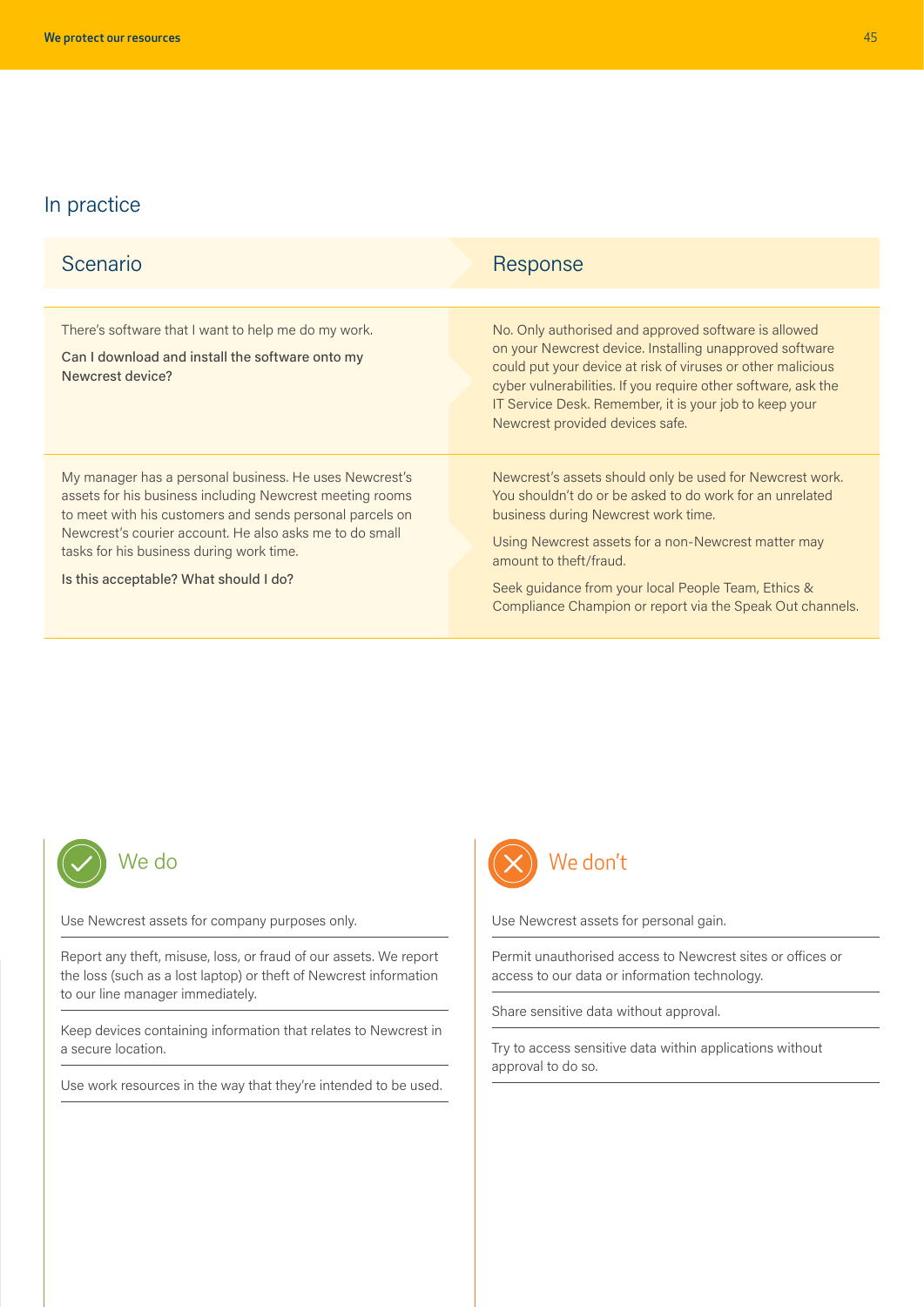## <span id="page-6-0"></span>Cybersecurity, Information and Data Protection

We're committed to protecting Newcrest business information and data by applying the right level of controls and educating our people on cybersecurity.

We're always improving our cybersecurity capability across Newcrest to prevent viruses, cyber-attacks, theft of our data and damage to our reputation.

### Our expectations of our people

Everyone is responsible for keeping our systems and data safe. Whether you're an employee, business partner or contractor, we all must play our part. So when you use Newcrest's information technology and operational technology, always follow our company policies, standards, procedures and guidelines.

#### Here's how you can help keep our systems and data safe:

- Don't share your Newcrest passwords with anyone, especially people outside the Company. Don't write or store your password in a way that could be worked out by others.
- If you send our business data to third parties, you need to ensure you conform to the Information Technology and Data Management Policy. Depending on the type of data, you may need the approval of your line manager first. We don't share business data with others when there isn't a valid business or legal need.
- Don't forward emails from your business email address to your personal email address. This is to keep our data confidential as external email providers and personal devices are outside our safeguards. The Information Technology and Data Management Policy sets this out.
- Our systems, assets and data are the property of the Company. This includes Newcrest data stored both on your Newcrest devices and your personal devices.
- Your Newcrest email address should only be used for work and never be used for personal purposes. So don't use your Newcrest email address when signing up to websites such as career or social media sites.
- Use applications recommended in the Application Usage Standard to safely and securely store documents. Never save Newcrest documents on your PC hard drive, external storage device or other locations such as Dropbox that aren't secure or backed up. Don't copy or transfer files that break any copyright laws.
- Use Newcrest-owned devices and software in the way they're intended. Safeguards have been set-up, so don't remove Newcrest mobile applications or device management software from your company phone or tablet. If you get a security notification or message, don't ignore it. Company assets or employees could be at risk.
- Unsecured networks are unsafe. Don't connect Newcrest devices to them.

If you're unsure about how to use our systems or devices, ask your line manager or Newcrest Information Technology for training. Ask the IT Service Desk if you need software or information technology services from a supplier or third party.

#### Learn more

- [Security Policy](https://www.newcrest.com/sites/default/files/2019-10/1306_Newcrest%20Security%20Policy.pdf)
- **Information Technology and Data [Management Policy](https://newcrestmining.sharepoint.com/sites/portal/Documents/IT/Information%20Technology%20and%20Data%20Management%20Policy.pdf)**
- **[Information Technology Usage](https://newcrestmining.sharepoint.com/sites/portal/Documents/IT/Information%20Technology%20Usage%20Acceptance%20(Form).pdf#search=Information%20Technology%20Usage%20Acceptance%20Form)** [Acceptance Form](https://newcrestmining.sharepoint.com/sites/portal/Documents/IT/Information%20Technology%20Usage%20Acceptance%20(Form).pdf#search=Information%20Technology%20Usage%20Acceptance%20Form)
- $\ominus$  [Keeping Important Company Information](https://newcrestmining.sharepoint.com/sites/portal/Documents/Legal%20Risk%20&%20Compliance/Keeping%20Important%20Company%20Information%20Confidential%20Guideline.pdf) [Confidential Guideline](https://newcrestmining.sharepoint.com/sites/portal/Documents/Legal%20Risk%20&%20Compliance/Keeping%20Important%20Company%20Information%20Confidential%20Guideline.pdf)
- [Social Media Standard](https://newcrestmining.sharepoint.com/sites/portal/Documents/Corp%20Comms/Social%20Media%20Standard.pdf)
- **[IT and Platforms Portal](https://newcrestmining.sharepoint.com/sites/portal/workplace/it-and-platforms)**

### Who to contact for help

Your line manager Site IT/OT Superintendents

Manager Infrastructure and Cybersecurity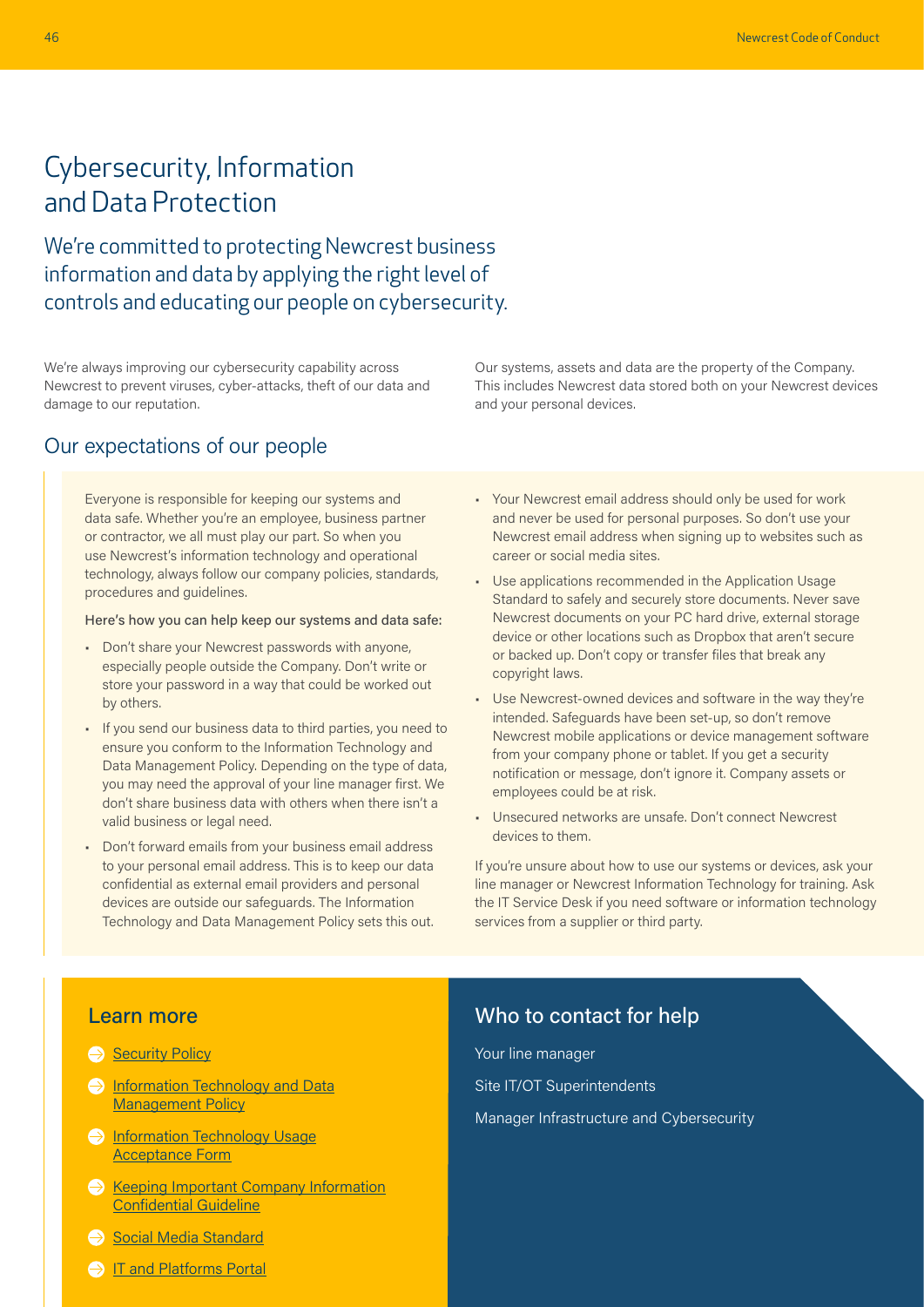| Scenario                                                                                          | Response                                                                                                                                                                                                                                                                                                                                                                                          |
|---------------------------------------------------------------------------------------------------|---------------------------------------------------------------------------------------------------------------------------------------------------------------------------------------------------------------------------------------------------------------------------------------------------------------------------------------------------------------------------------------------------|
|                                                                                                   |                                                                                                                                                                                                                                                                                                                                                                                                   |
| I think I've received a phishing email?<br>What should I do?                                      | Click on the Report Suspicious button on your Outlook client<br>menu bar. Do this either on your laptop or mobile device.<br>You must also contact the IT Service Desk if you've<br>accidentally clicked on a link that looks suspicious.                                                                                                                                                         |
| I want to share information and data with a supplier.<br>What's the best way to do this securely? | First, always check and verify the identity of the third party<br>when asked for information. If the request is not expected or<br>unusual, ring or text them, rather than using email, to confirm<br>that the request is legitimate.<br>Second, use a secure and protected method to share data.<br>Refer to the Application Usage Standard and guidelines on<br>options to share data securely. |



Question all requests for access to confidential information or login user names or passwords from people inside and outside the Company.

Ensure that our Newcrest devices are up to date with security updates and fixes provided by Newcrest. This is so that they don't create security problems for our systems.

Lock our screens when leaving them unattended.

Protect and maintain the confidentiality of information about our business, plus details about our people and stakeholders.

Register for Mandatory Multi Factor Authentication to provide extra protection for our systems.



Download or copy illegal content from the internet or storage devices onto Newcrest devices. Examples include pornography or anything of a sexual, sexist, derogatory or discriminatory nature.

Illegal downloads can also expose us to cyber-attacks.

Install unapproved apps or systems onto Newcrest devices.

Provide information that isn't public to any person or company without the proper approval.

Open attachments or click on links in emails that come from senders who we don't know or are in emails that we don't expect.

Use any storage solutions that haven't been approved such as hard drives, USB's, personal emails or personal cloud environments to send, receive or store Newcrest data.

Re-use passwords that we've used before. Make sure the passwords that we use for work aren't also used for other websites.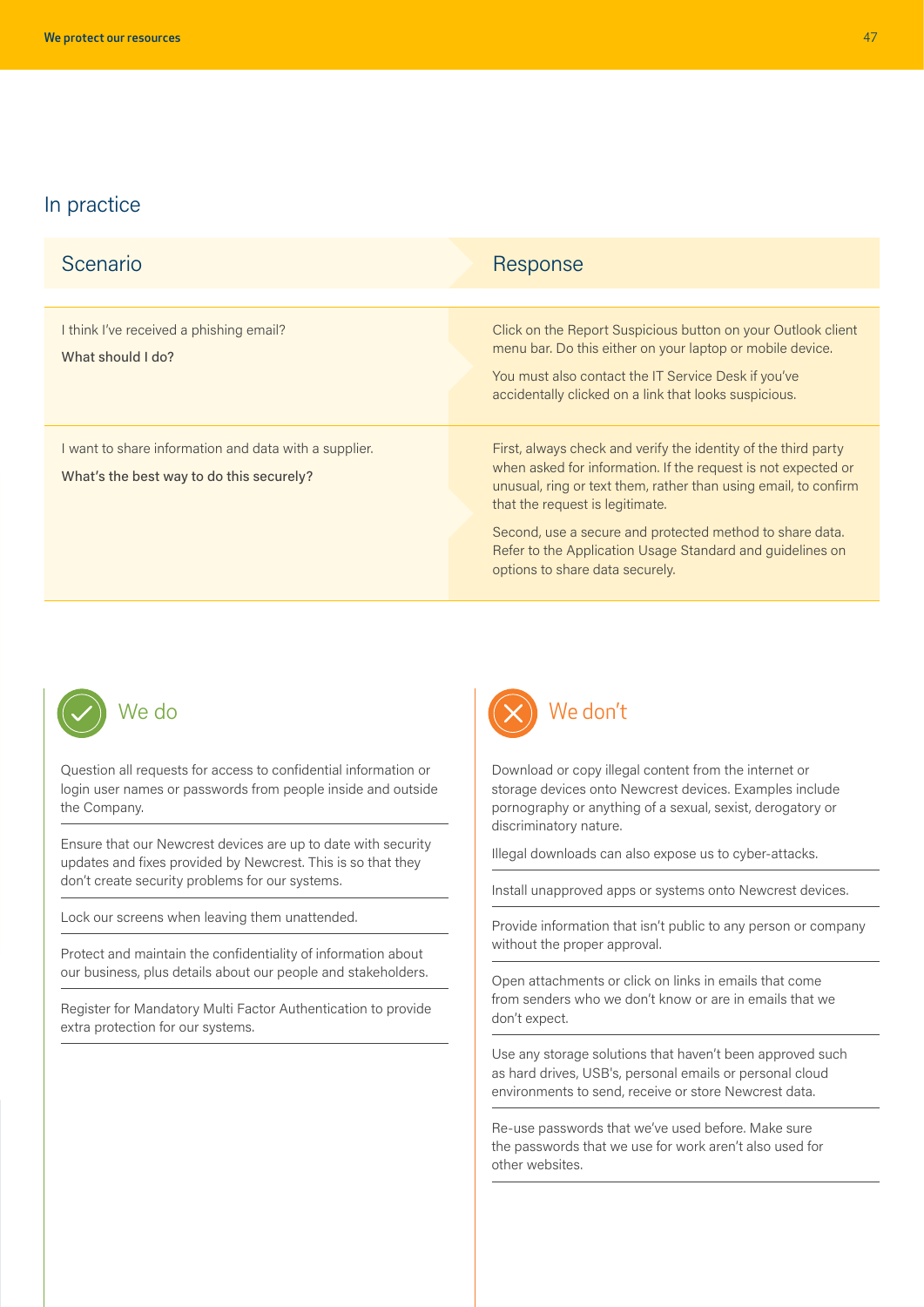### <span id="page-8-0"></span>Accuracy in Company Records

Using and handling information in an accurate way is critical to our integrity and reputation. It's especially important that our company records are accurate.

Each of us create company records when we send emails, write memos, reports and presentations. Company records include financial and non-financial information and accounts. We all have a part to play in keeping accurate company records. This is so that Newcrest continues to meet its obligation to keep the market fully informed about our activities. Our stakeholders rely on us to be open and honest.

### Our expectations of our people

You must make sure that the information you record or report is honest, accurate, timely and transparent. It's important that the records you create don't give a false view of the state of our business. Whether you're writing a negative or a positive report, you need to bring the same clarity and honesty.

Our values – integrity and honesty, caring about people, high performance, working together, innovation and problem solving – guide how we communicate and record information.

We also provide you with standards and policies to help you. We must follow these internal standards as well as financial, legal and regulatory requirements.

If you see or suspect something, or a report doesn't seem right, then please speak up.

#### Learn more

- **[Document Management Standard](https://newcrestmining.sharepoint.com/sites/portal/Documents/IT/IT-ST-06%20Document%20Management%20Standard.pdf)**
- **[Market Releases and Investor Relations Policy](https://newcrestmining.sharepoint.com/sites/portal/Documents/Legal%20Risk%20&%20Compliance/Market%20Releases%20and%20Investor%20Relations%20Policy.pdf)**
- $\ominus$  [Media and External Communications Policy](https://newcrestmining.sharepoint.com/sites/portal/Documents/Corp%20Comms/Media%20and%20External%20Communications%20Policy.pdf)

### Who to contact for help

Your line manager Ethics & Compliance Champions Company or Deputy Secretary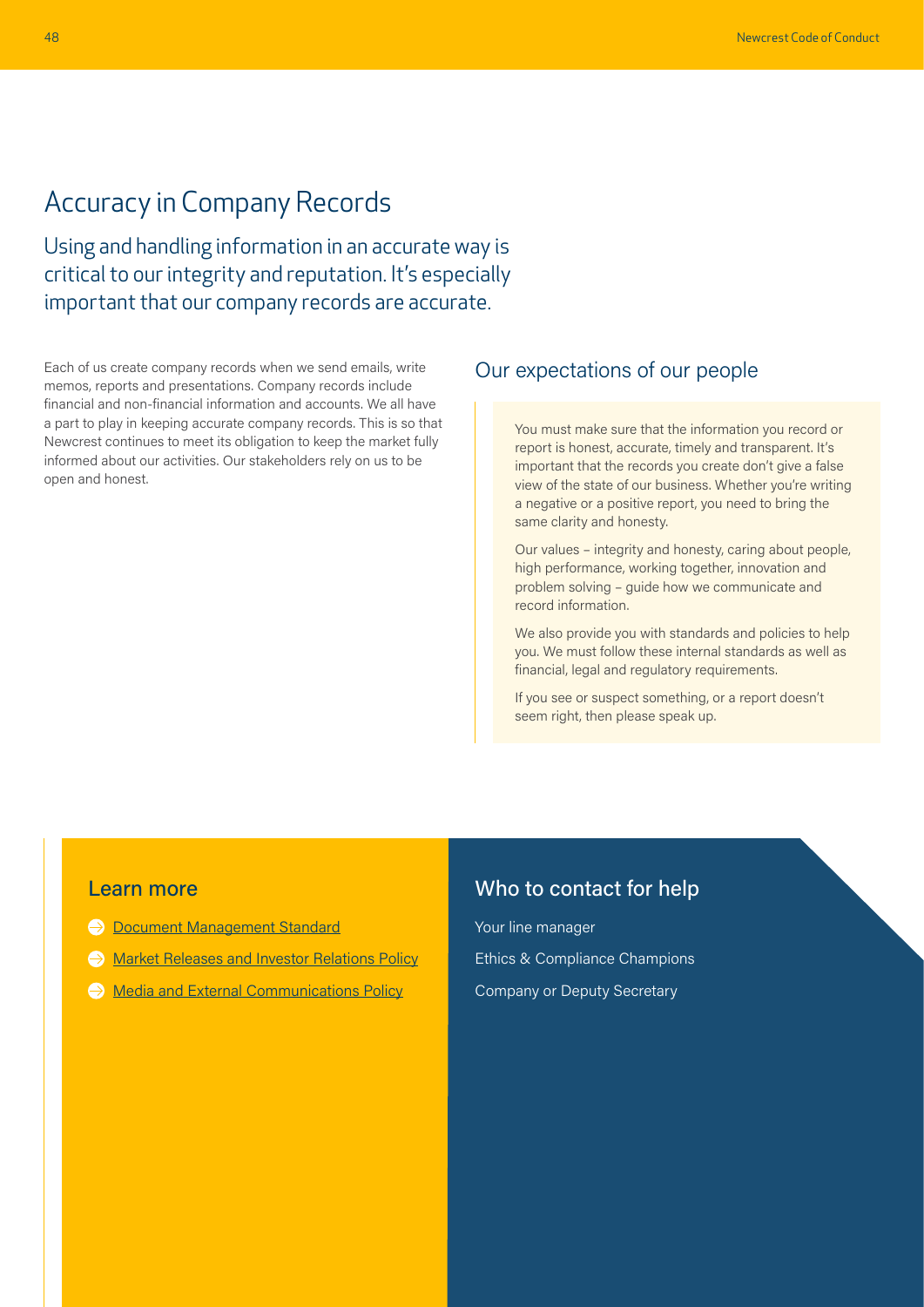| Scenario                                                                                                                                        | Response                                                                                                                                                                                                                               |
|-------------------------------------------------------------------------------------------------------------------------------------------------|----------------------------------------------------------------------------------------------------------------------------------------------------------------------------------------------------------------------------------------|
| My team are capable and trustworthy.<br>Is it ok to assume the information they prepare for external<br>release is accurate when I sign it off? | You must check the information and ask questions to make<br>sure of your understanding.<br>You need to satisfy yourself that the information is reliable<br>before signing it off.                                                     |
| help my team process invoices and expenses.<br>What evidence do I need to check and keep to support<br>these financial transactions?            | When you put through a financial transaction, you need<br>to check that the source documents, such as invoices or<br>receipts, are accurate and complete. You must also save<br>source and supporting documents in Newcrest's systems. |



Keep accurate, complete and true company records in line with relevant laws, regulations, policies, standards and procedures.

Follow company standards and procedures to make sure all transactions are properly approved and accurately recorded.

Cooperate fully, openly and honestly with internal and external auditors, relevant authorities and regulators.



Encourage or allow others to do something that would harm the accuracy or integrity of company records.

Conceal, change or fake records or lie about any facts or situations in company records for personal gain or for other reasons. For example, changing records to try to get a bonus, a pay rise, a promotion or commission.

Destroy company records unless we're confident it's ok to do so.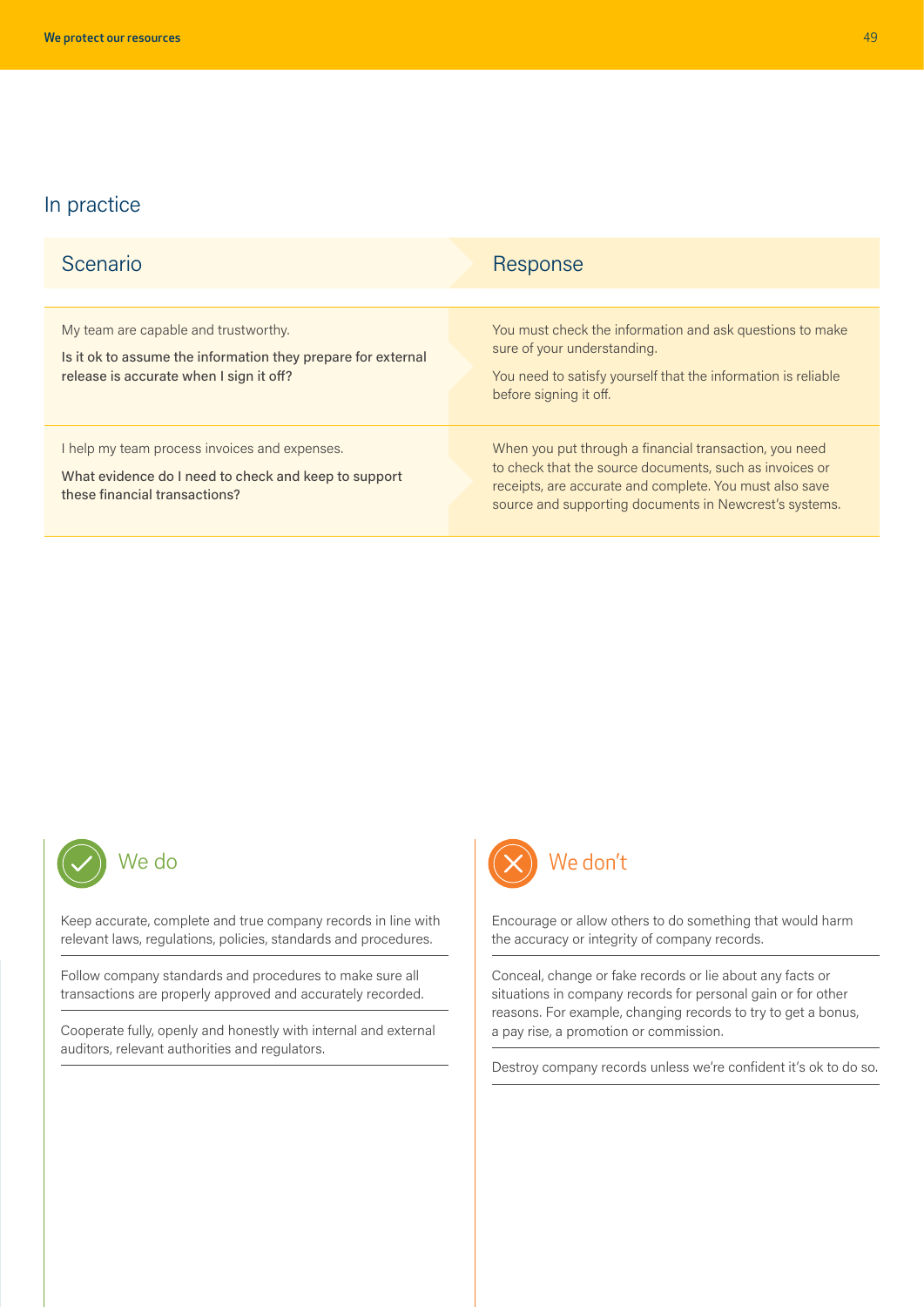## <span id="page-10-0"></span>External Communications

We communicate with media and other external stakeholders in a timely, fair and consistent way.

As a publicly listed company, we follow laws about how we disclose information so that investors can make informed decisions.

### Our expectations of our people

Sometimes you may know confidential or sensitive information as part of your work, which must not be shared unless you're authorised to do so.

You may have the opportunity to present at or be on a panel discussion at an external conference. Before accepting, you should ask yourself whether the event relates to your job, if there's a clear benefit for Newcrest and importantly get approval from the Head of Group Communications.

Speak to your line manager or Group Communications if you're unsure about:

- how to engage with external stakeholders; or
- what can be shared outside Newcrest.

#### Learn more

- $\ominus$  [Media and External Communications Policy](https://newcrestmining.sharepoint.com/sites/portal/Documents/Corp%20Comms/Media%20and%20External%20Communications%20Policy.pdf)
- **[Market Releases and Investor Relations Policy](https://newcrestmining.sharepoint.com/sites/portal/Documents/Legal%20Risk%20&%20Compliance/Market%20Releases%20and%20Investor%20Relations%20Policy.pdf)**
- **[Market Disclosure Policy](https://www.newcrest.com/sites/default/files/2021-02/Market%20Disclosure%20Policy.pdf)**
- [Social Media Standard](https://newcrestmining.sharepoint.com/sites/portal/Documents/Corp%20Comms/Social%20Media%20Standard.pdf)
- $\ominus$  [Internal Communications Policy](https://newcrestmining.sharepoint.com/sites/portal/Documents/Corp%20Comms/Internal%20Communications%20Policy.pdf)

### Who to contact for help

Head of Investor Relations Head of Group Communications Communications Manager/Officer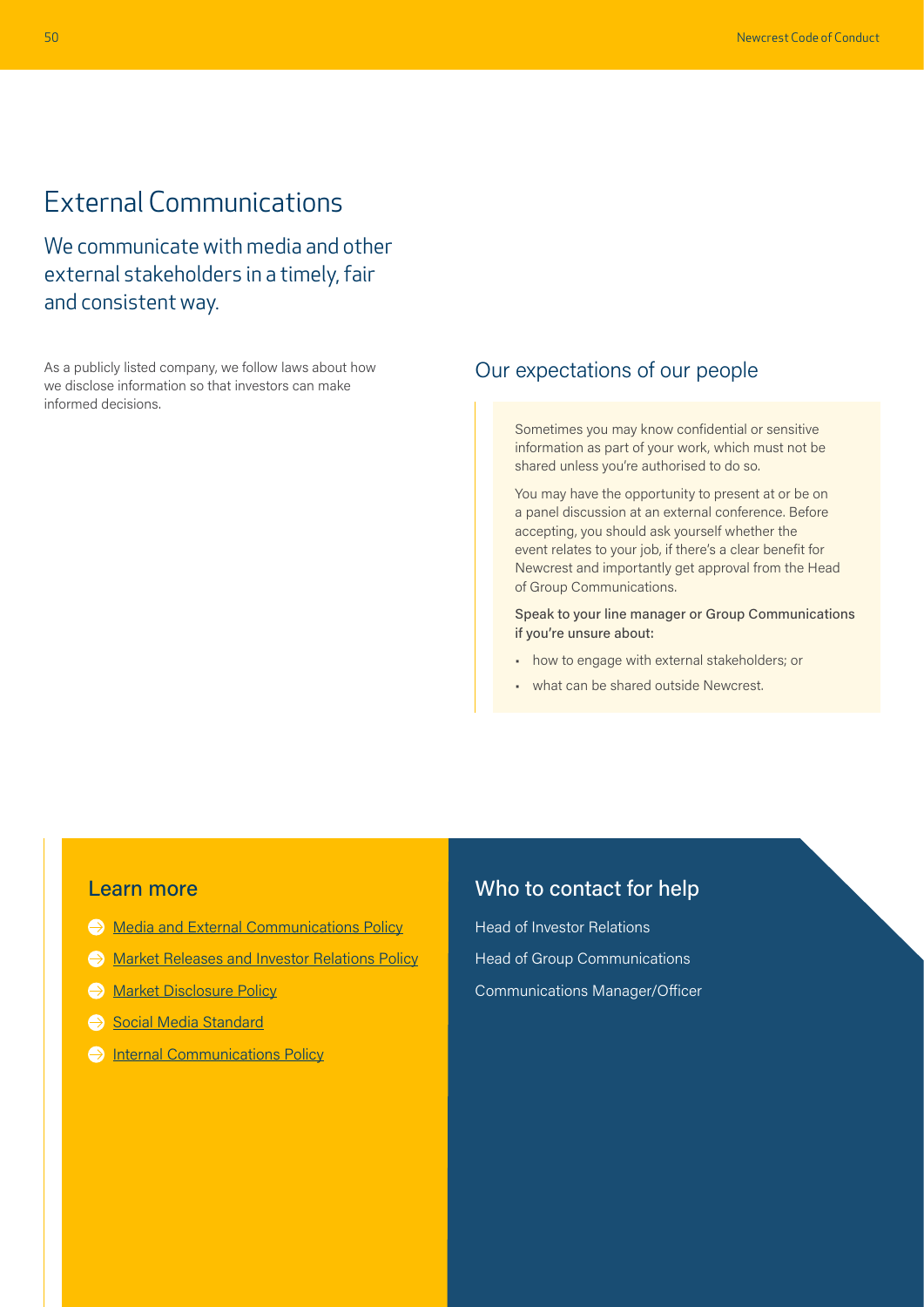| Scenario                                                     | Response                                                       |
|--------------------------------------------------------------|----------------------------------------------------------------|
|                                                              |                                                                |
| At a weekend BBQ, I shared sensitive information with my     | If you think you've released sensitive information that hasn't |
| sister. She's an equity analyst. The information hasn't been | been disclosed to the public, you must immediately report it   |
| disclosed to the public yet.                                 | to Investor Relations, a Disclosure Officer or the Company or  |
| What should I do?                                            | Deputy Company Secretary.                                      |
| At an industry presentation a colleague put up a slide that  | This may be material information that hasn't been disclosed    |
| included a photo of the new block cave we're working on at   | to the public.                                                 |
| site. I'm pretty sure we haven't notified investors.         | You must immediately report it to Investor Relations, a        |
| What should I do?                                            | Disclosure Officer or the Company Secretary.                   |



Follow laws and Newcrest policies about external communication.

Make sure any authorised public communication is clear, timely, fair and consistent.

Avoid disclosing or publishing confidential company information.

Respect confidential information and copyright laws.

Make sure we know what our local site requirements are and follow them. Local sites may control the use of mobile phones, taking photos, video and audio recordings.

Tell our line manager if we're going to an industry or networking event or if we've been asked to speak at an external meeting.



Make public statements on behalf of Newcrest, unless we're an authorised spokesperson.

Share material information unless we're authorised to do so.

Use Newcrest trademarks or branding unless we have the appropriate permission.

Speak to the media about Newcrest without first talking to Group Communications.

When making a public disclosure, hide facts or leave out relevant information.

Speak at an event on Newcrest's behalf without the guidance, support and approval of Group Communications.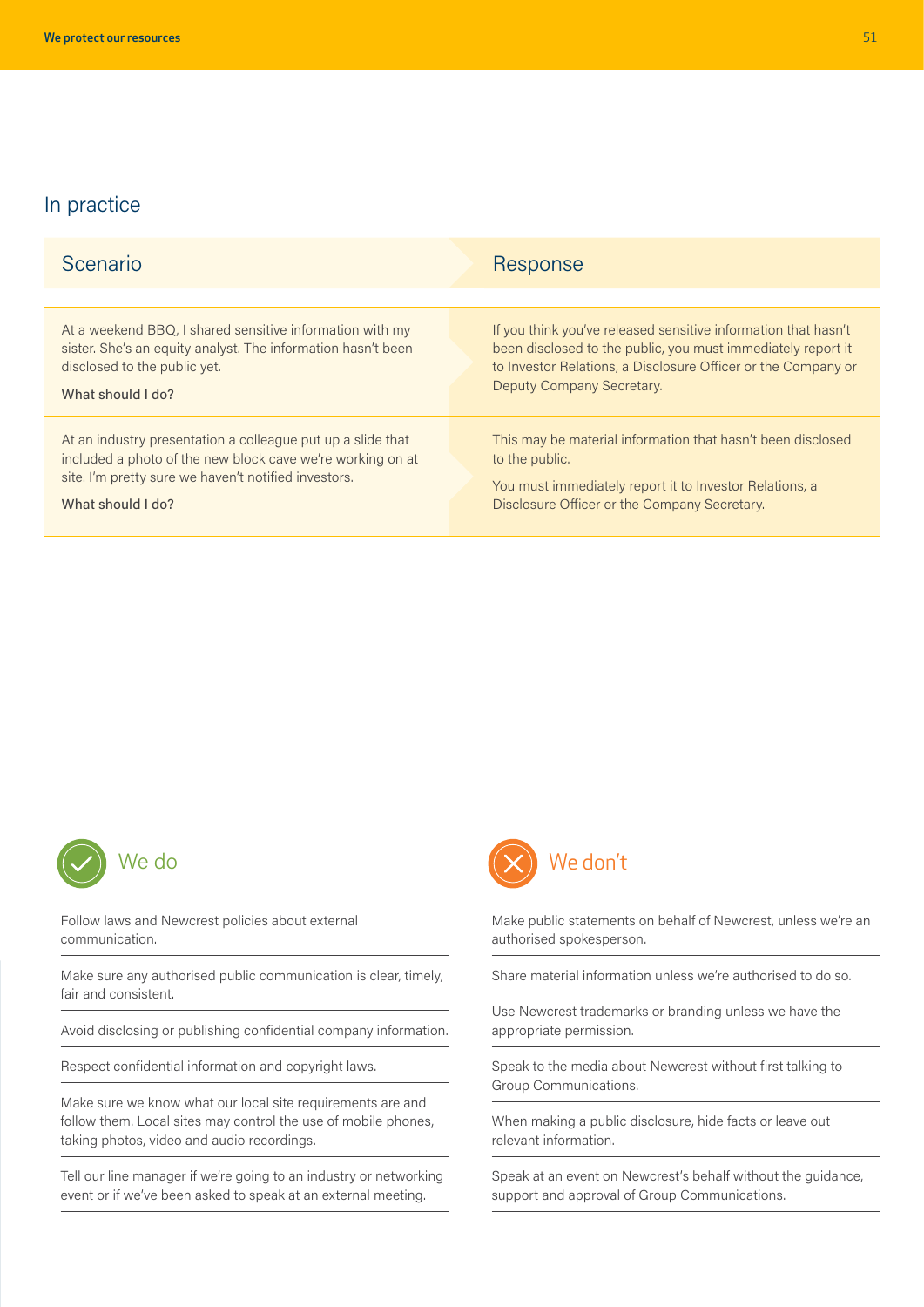### <span id="page-12-0"></span>Social Media

Social Media is no different to all other external communications about or referring to Newcrest. We take care to communicate in accordance with our values.

Our policies and standards for external communication also apply to social media.

Social media gives us the chance to share our story with people outside the company – our communities, our investors, our industry peers, governments and potential employees. It's important that we do this responsibly.

### Our expectations of our people

You're empowered to speak positively about Newcrest on social media. We encourage you to interact with our official posts by liking, commenting and sharing.

If you want to share Newcrest information on your own personal social media account, you're strongly recommended to take a common-sense approach. Remember that your comments, likes and shares are public for all the world to see. Even if you don't mention Newcrest in your posts, they may still give the impression that they represent the company. This could be because Newcrest is mentioned in your bio or you wore a Newcrest branded shirt in a posted photo.

Make sure you understand the difference between what you can share in public and the role of authorised spokespersons. Don't discuss any confidential or sensitive information about Newcrest on social media. Consult the Social Media Standard, your line manager or Group Communications if you're unsure.

Establishing new external groups, sites or pages using the Newcrest name or logo is not permitted without the right approvals. Establishing accounts using Newcrest's name or logo can harm Newcrest's reputation. You could also undermine Newcrest's official social media channels. Only official Newcrest social media accounts can use Newcrest logos, trademarks and other intellectual property. Contact Group Communications if you see unofficial accounts using Newcrest or joint venture brands.

Make sure you read and understand our Social Media Standard. Speak to your line manager or Group Communications if you're unsure.

#### Learn more

- [Social Media Standard](https://newcrestmining.sharepoint.com/sites/portal/Documents/Corp%20Comms/Social%20Media%20Standard.pdf)
- **→ [Media and External Communications Policy](https://newcrestmining.sharepoint.com/sites/portal/Documents/Corp%20Comms/Media%20and%20External%20Communications%20Policy.pdf)**
- **Information Technology and Data** [Management Policy](https://newcrestmining.sharepoint.com/sites/portal/Documents/IT/Information%20Technology%20and%20Data%20Management%20Policy.pdf)
- [Workplace Behaviour Standard](https://newcrestmining.sharepoint.com/sites/portal/Documents/Human%20Resources/HR-ST-11%20Workplace%20Behaviour%20Standard.pdf)
- **[Privacy Policy](https://www.newcrest.com/sites/default/files/2022-04/Privacy%20Policy_0.pdf)**

### Who to contact for help

Your line manager Group Communications Team